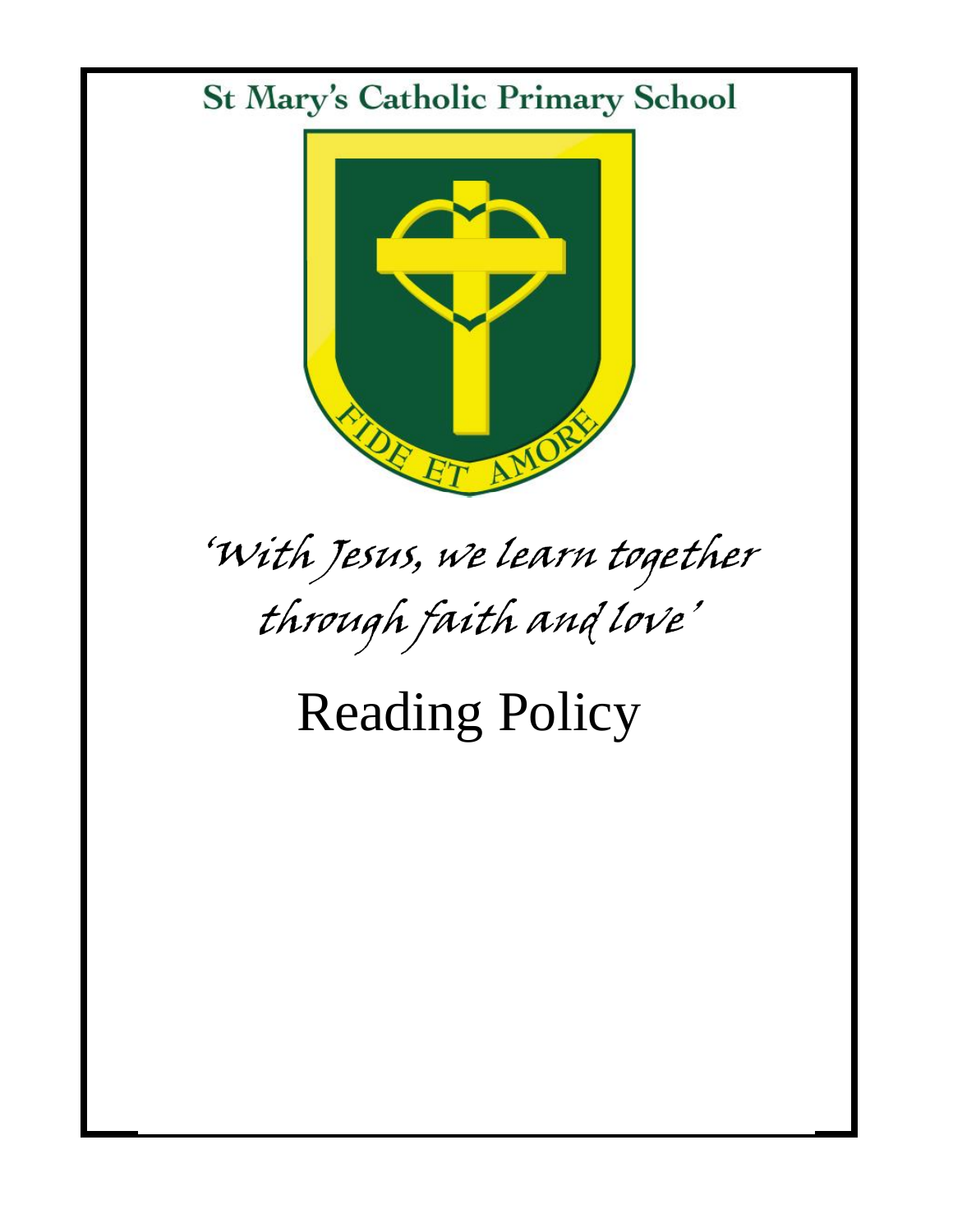**"So please, oh PLEASE, we beg, we pray, Go throw your TV set away, And in its place you can install, A lovely bookshelf on the wall."** *Roald Dahl, 'Charlie and the Chocolate Factory'*

#### Intention

"The programmes of study for reading at key stages 1 and 2 consists of 2 dimensions:

- word reading
- comprehension (both listening and reading)

It is essential that teaching focuses on developing pupils' competence in both dimensions; different kinds of teaching are needed for each." (National Curriculum, 2014)

As a school it is our intention that all children will be fluent and confident readers who choose to read for pleasure.

A love of books and an enthusiasm for reading are precious and important at St. Mary's. Staff understand that there is a correlation between children who read for pleasure and life success (socioeconomic background should not be a barrier).

Phonics is emphasized in the early stages of reading as staff are aware of the importance of being able to decode with automaticity.

Secure Phonics knowledge should also go hand in hand with effective modelling of comprehension skills. Children at St. Mary's are exposed to a variety of genre through shared reading and guided reading in order to develop their vocabulary and foster their love of reading, as well as preparing them for the demands of Secondary school and beyond.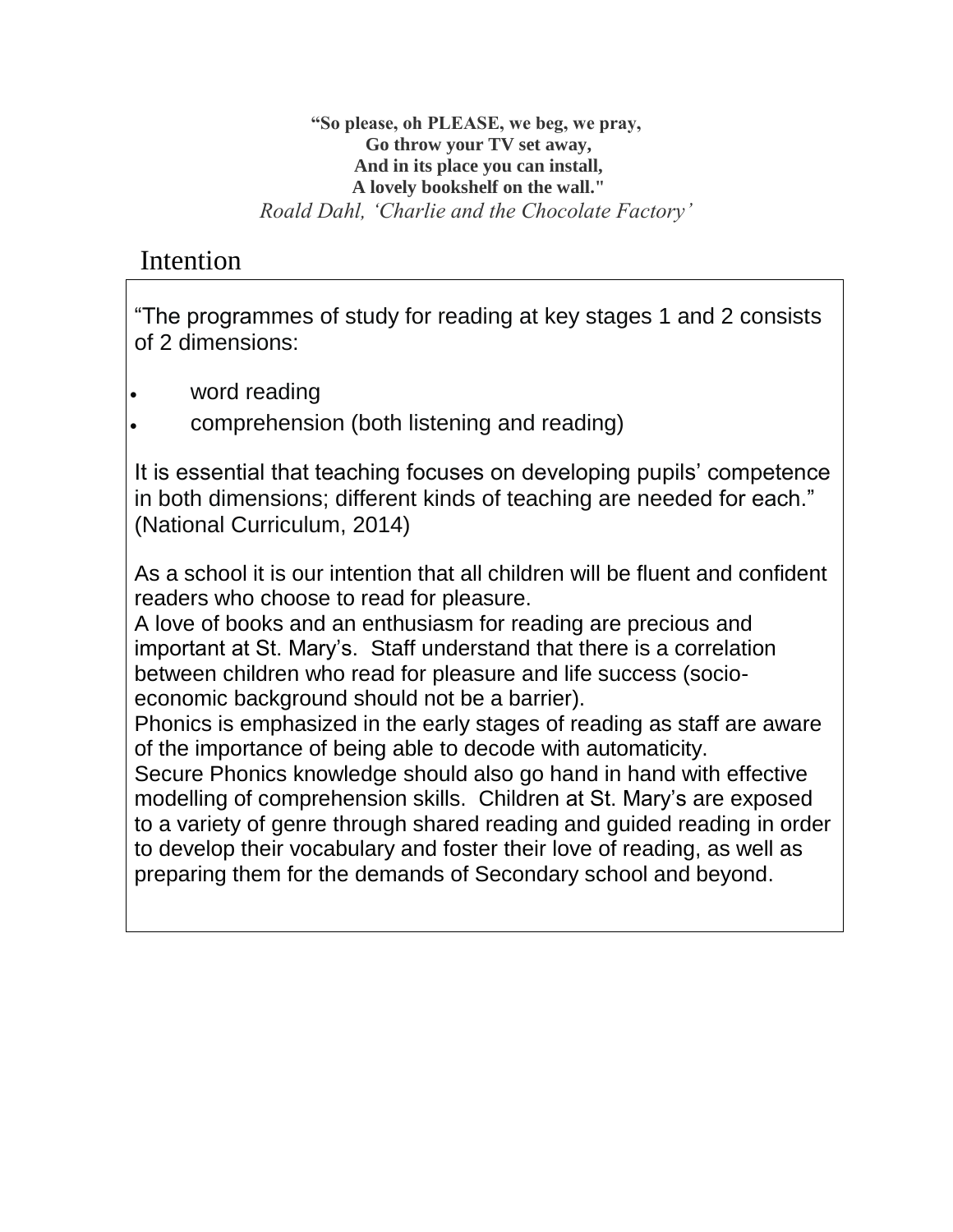Aims

| ❖ To develop happy, healthy and curious learners who read<br>confidently and independently<br>❖ To begin to develop lifelong enjoyment and pleasure in reading<br>❖ To enable children to access all areas of the curriculum<br>$\cdot$ To enable children to access, understand and begin to manage |
|------------------------------------------------------------------------------------------------------------------------------------------------------------------------------------------------------------------------------------------------------------------------------------------------------|
| information                                                                                                                                                                                                                                                                                          |
| $\cdot$ To begin to understand the meaning of what is read to them and<br>what they read                                                                                                                                                                                                             |
| $\cdot$ To begin to respond to what they read; to say whether they like or<br>don't like it and why                                                                                                                                                                                                  |
| ❖ To begin to understand and respond to the feelings that words can<br>arouse in us like happiness, sadness, anger                                                                                                                                                                                   |
| $\cdot$ To begin to understand that this experience allows us to make<br>connections with other people                                                                                                                                                                                               |
| ❖ To walk through doors to the past, to the future, and to other<br>worlds both real and imagined                                                                                                                                                                                                    |
| As a community of readers we expect <b>all adults</b> to model and<br>communicate their love of reading. These are just some of the ways we<br>can share this:                                                                                                                                       |
| $\checkmark$ Story time                                                                                                                                                                                                                                                                              |
| $\checkmark$ Shared and guided reading<br>$\checkmark$ Reading with individual children                                                                                                                                                                                                              |
| $\checkmark$ Talking about and reviewing books with children                                                                                                                                                                                                                                         |

Organisation (How the teaching and learning will be delivered):

In the Foundation Stage (Nursery and Reception) the teaching of reading is based on the area of learning Communication, Language and Literacy in **The Early Years and Foundation Stage** (EYFS).

In Key Stage 1 and 2 The National Curriculum programmes of study for reading at key stages 1 and 2 consists of 2 dimensions:

- word reading
- comprehension (both listening and reading)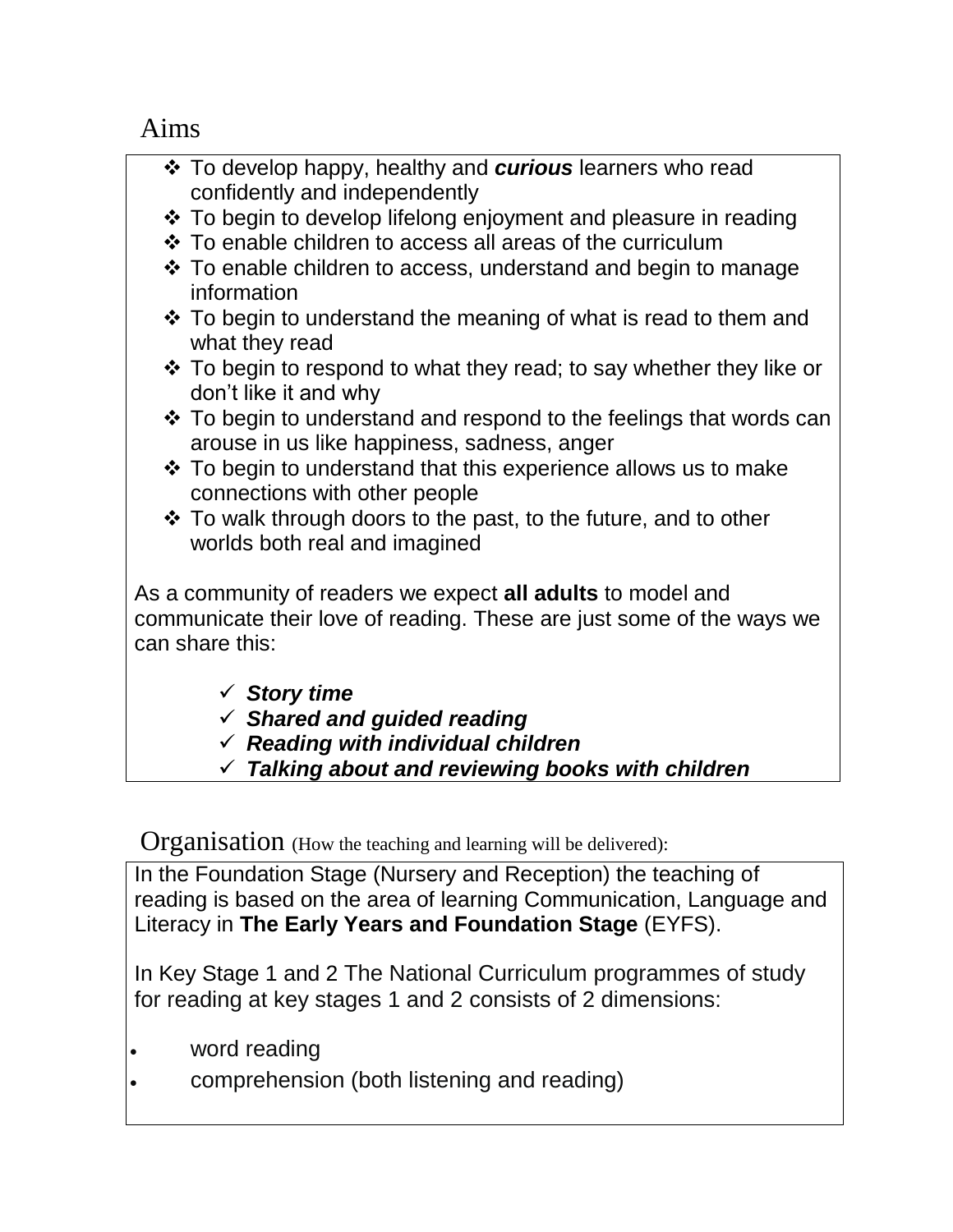#### Phonics

The school follows the systematic, synthetic approach laid out in Letters and Sounds (DfE 2007). From LEYs until the end of Year Two children have a daily phonics lesson. In year three GPC's are revised. In Nursery children are taught Phase One of Letters and Sounds 'with the intention of teaching young children important basic elements of the Letters and Sounds programme such as oral segmenting and blending of familiar words' ( Letters and Sounds: Principles and Practice of High Quality Phonics Primary National Strategy, 2007). During lessons in EYs and KS1 previous phonemes are revised, new phonemes are introduced and then children apply their new learning. Common exception words are also explicitly taught. Those children who still need support with reading or children who are new to the school/language also have 'Phonics Booster' classes.

Children have a range of opportunities to develop their phonics skills in class throughout the curriculum. Speaking, listening, reading and writing activities will be developed which allow them to explore and practice their phonic knowledge, blending and segmenting skills **independently:**

Guided reading Silent reading Shared reading Reading in other subject areas Daily phonics Comprehension activities Paired reading Activities during Book Week Phonic activities/ games Home reading books

#### How is reading taught?

Reading involves the integration of many skills, including phonic knowledge, vocabulary and life experience. Another important aspect is a child's desire to read. It is our intention to foster a love of reading and to move children as quickly as possible from 'the learning to read' box into the 'reading to learn' box.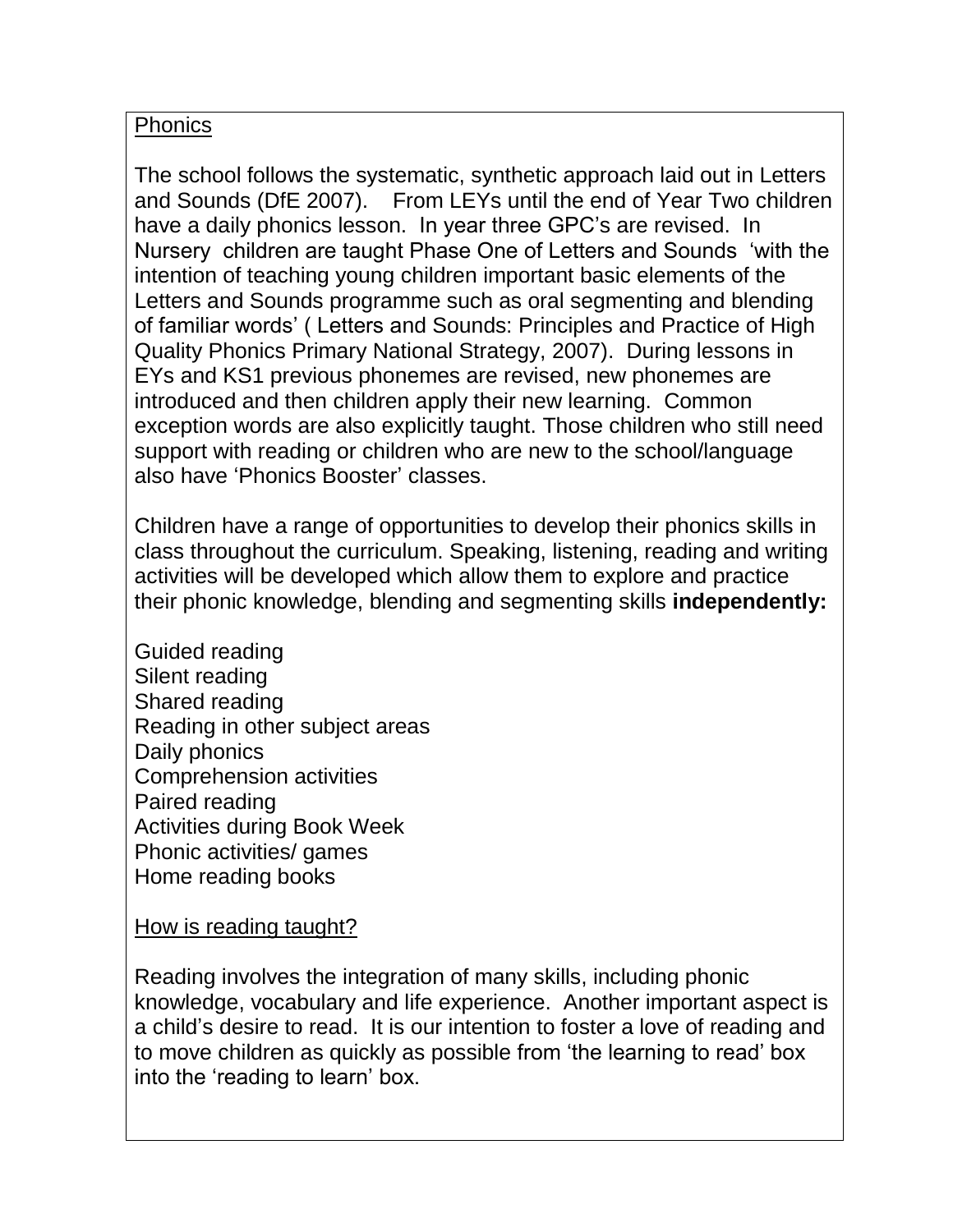With this in mind we have developed a quided reading timetable which encompasses all the aspects mentioned above.

At St. Mary's Guided Reading is taught in small groups using the carousel method. Whilst one group is working with the Class teacher on a particular genre another group will be working with a T.A. on a different genre e.g. poetry and story with familiar setting. A third group will carry out an independent activity linked to previous reading they have done with an adult. A fourth group will be recording new vocabulary (words taken from a text that they will encounter in their vocabulary book therefore pre-learning). The final group are DEAR (drop everything to read), during this session children have the opportunity to sprawl out in the reading areas and choose their own reading material.

During guided reading and shared reading children are exposed to a variety of genre including: pictures and picture books, traditional tales, non-fiction linked to other subjects and poetry and short film.

English from Year One through to Year Six is taught using Focus Education planning which encapsulates our desire as a school to put quality texts at the heart of our lessons. The rationale behind our choice of Focus Education is that a book is used as:

- a hook to fully engage and interest the children;
- responding to reading activities to allows immersion in and exploration of the text, including picture exploration, book and writer talk;
- capturing ideas activities which include drama (hot seat, conscience alley) and talk to support understanding of the text and to develop vocabulary, language and ideas for writing;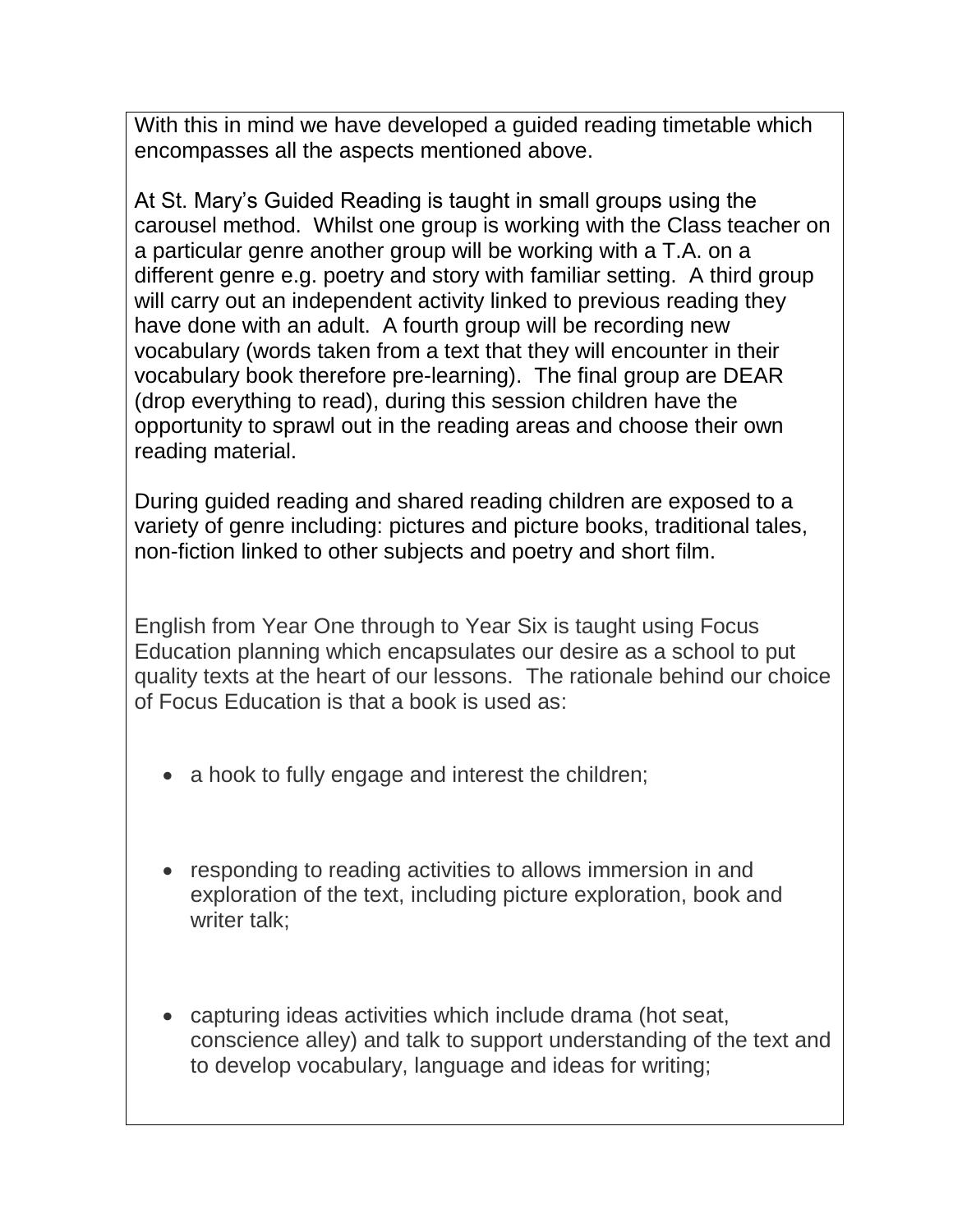- possibilities for the contextualised teaching of grammar; sentence games to develop creativity, vocabulary, language and grammar;
- links to guided reading can be made

The role of the Coordinator and Curriculum Team:

The role of the co-ordinator is to:

- Ensure teachers are familiar with documents and schemes of work to help them to plan lessons. Provide support and advice to all staff
- Lead by example in the way that they teach lessons in their own classrooms.
- Track progress in the subject area, analyse assessment data
- Prepare, organise and lead INSET
- Monitor the subject through:
- Learning walks
- Observing colleagues from time to time, with a view to identifying the support they need
- Scrutiny of pupil's work and displays
- Planning
- Pupil Interviews
- Develop the action plan with the curriculum team
- Review resources and manage the budget for the subject area
- Update policy and documents with the curriculum team
- Attend all relevant inset and support staff in training needs
- Work cooperatively with the Inclusion manager coordinator providing advice and support for staff.
- Keep an organised and up to date file.
- Meet with the governors and discuss the subject area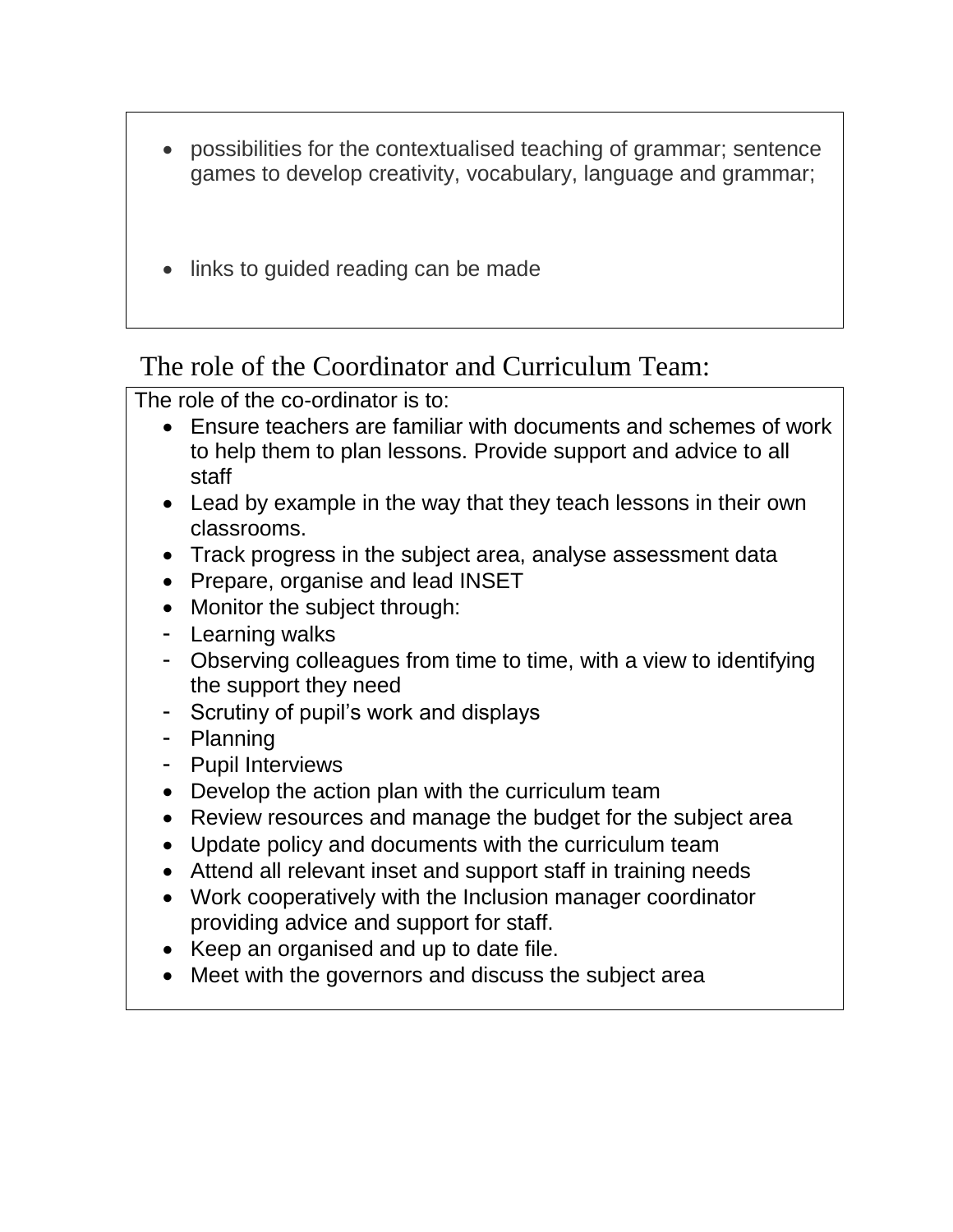## Assessment and record keeping:

- Letters and Sounds Children in UEYs, Y1 and Y2 will be assessed each term, data recorded on a spreadsheet, needs identified and action taken
- Reading Ages Reading ages will be assessed twice a year and more frequently for children having difficulty with reading to assess their progress
- SATs Children in Key Stage 1 and 2 will complete optional SATs annually in the summer Term.
- Phonics Screening Check- children in year one and children in year two who were not successful in year one.
- Reading levels are assessed each term
- Year Two Detailed records will be kept as part of end of Key Stage assessment
- Each child will have a record kept of the books they have read. The reading Scheme books are on a checklist and is dated when a child has read a book and the free readers will also have a record of books they have read and date they complete the book.
- EYs will keep a record of phonic knowledge (Letters and Sounds assessment) and assessments of the Early Learning Goals
- Children in EYS will have a reading book which is closely matched to their phonic knowledge
- All children throughout the school are heard read regularly e.g. one to one or in small guided reading groups to ensure they are reading a book matched to their reading ability.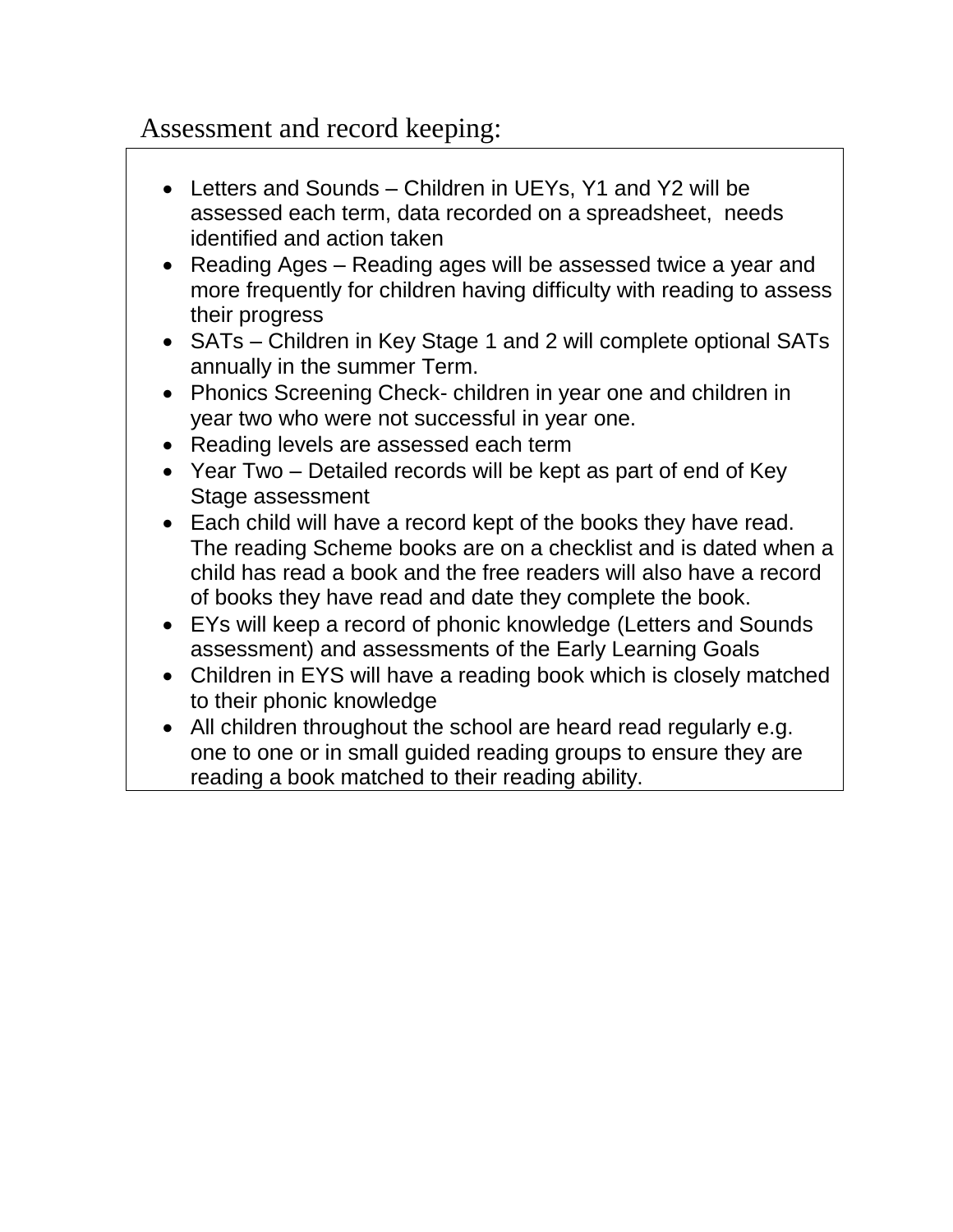Inclusion (SEN, EAL & G&T):

Children with specific reading, speech and hearing difficulties will be identified and supported in school and external help will be sought where necessary. Children who also have English as an Additional Language may need support with reading and developing their comprehension skills.

Children identified as needing support with reading will be heard reading daily to ensure fluency and comprehension.

Children who are also identified as needing support with reading may have other support as agreed with the class teacher and Inclusion Manager.

We offer a range of support – Toe by Toe, 'Phonics Boosters', Daily Reading (1 to 1).

### Equal Opportunities:

We are committed to treat every person with equality of esteem and the respect and dignity due to a child of God.

At St Mary's we believe that all human beings are equal in the eyes of God regardless of their race, gender, disability, religion, belief or age. Due to this we aim to ensure that all members of our school have equal opportunities to learn, develop and grow with dignity in a community of mutual respect. We are committed to valuing and celebrating the diversity within our community.

(Please see Diversity and Equality Policy)